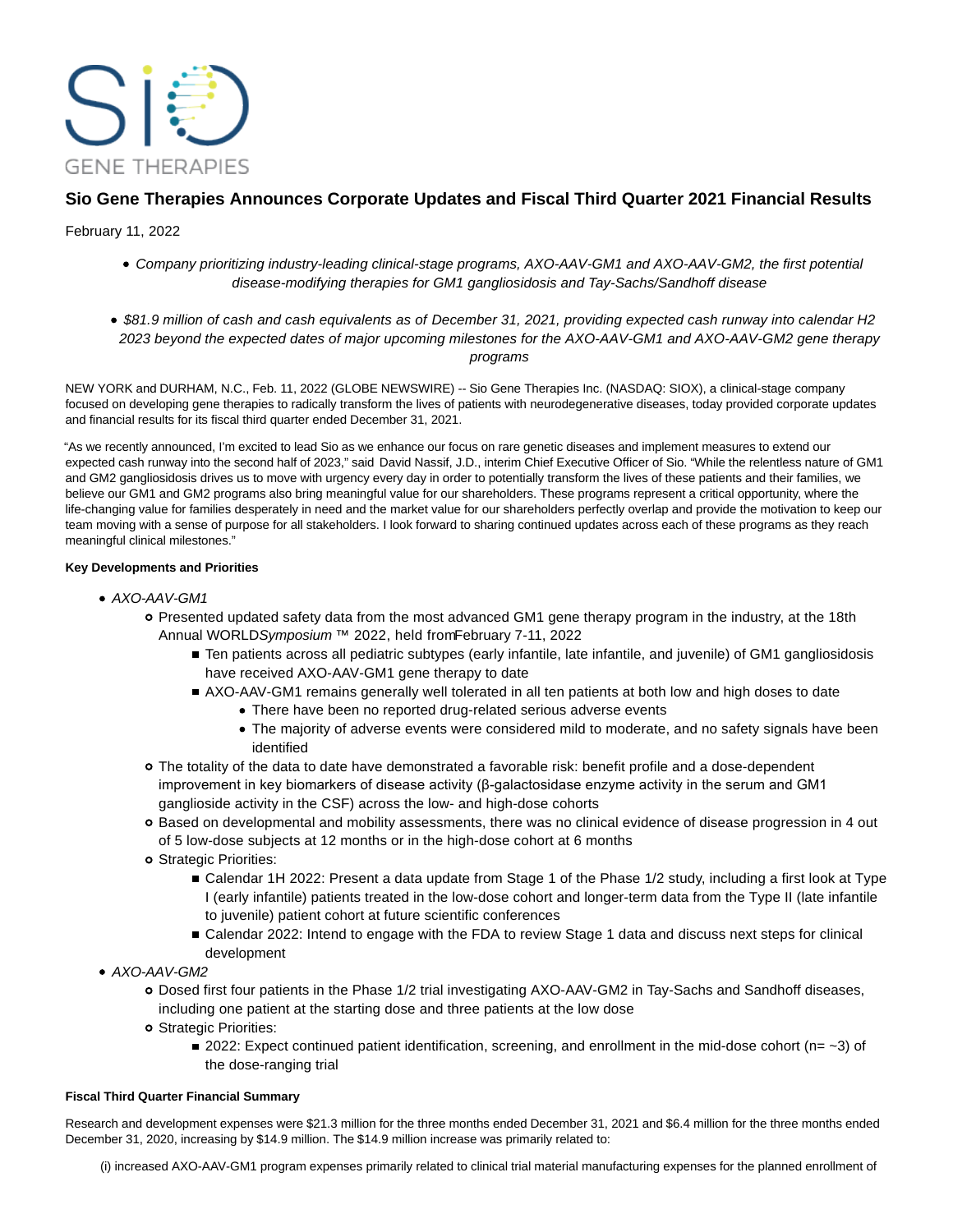infantile patients in the high-dose cohort, as well as a \$1.5 million license fee milestone due in December 2021 under the terms of our exclusive license agreement with the University of Massachusetts Medical School ("UMMS" and collectively, the "UMMS Agreement");

(ii) increased AXO-AAV-GM2 program expenses primarily related to a \$1.5 million license fee milestone due in December 2021 under the terms of the UMMS Agreement, as well as non-GMP and GMP manufacturing expenses;

(iii) increased AXO-Lenti-PD program expenses, primarily related to clinical trial material manufacturing expenses resulting from Qualified Person certification of GMP batches and a \$2.0 million nonrecurring development milestone achieved upon the successful completion of the updated suspension-based manufacturing process for the AXO-Lenti-PD program in the fourth calendar quarter of 2021; and

(iv) increased personnel-related costs primarily due to increased headcount.

General and administrative expenses were \$4.1 million for the three months ended December 31, 2021 and \$4.2 million for the three months ended December 31, 2020. The decrease of \$0.1 million was primarily related to decreases totaling \$1.0 million for (i) rent, depreciation and overhead expenses due to the downsizing of our New York office footprint, and (ii) tax, legal, auditing and accounting fees resulting primarily from the simplification of our corporate structure and the domestication of Sio Gene Therapies Inc. from Bermuda to Delaware that was completed in November 2020. These decreases were partially offset by an increase of \$0.7 million of stock-based compensation expense primarily associated with certain equity instruments of our affiliate, Roivant Sciences Ltd. ("RSL"), held by our former CEO (the "RSL Equity Instruments"), who resigned as our CEO in January 2022. Expensing of the RSL Equity Instruments commenced upon the liquidity event vesting condition being met upon the closing of RSL's business combination with Montes Archimedes Acquisition Corp. on September 30, 2021.

The net loss for the fiscal third quarter ended December 31, 2021 was \$25.5 million, or \$0.35 per share, compared to a net loss of \$10.5 million, or \$0.20 per share, in the fiscal third quarter ended December 31, 2020.

#### **Nine-Months Financial Summary**

Research and development expenses were \$40.8 million for the nine months ended December 31, 2021 and \$16.7 million for the nine months ended December 31, 2020, increasing by \$24.1 million. The \$24.1 million increase was primarily related to:

(i) increased AXO-AAV-GM1 program expenses primarily related to clinical trial material manufacturing expenses for the planned enrollment of infantile patients in the high-dose cohort, as well as a \$1.5 million license fee milestone due in December 2021 under the terms of the UMMS Agreement;

(ii) increased AXO-AAV-GM2 program expenses primarily related to non-GMP and GMP manufacturing expenses, clinical trial expenses associated with the ongoing enrollment of patients in the low-dose cohort and for the planned enrollment of patients in the mid-dose cohort, as well as a \$1.5 million license fee milestone due in December 2021 under the terms of the UMMS Agreement;

(iii) increased AXO-Lenti-PD program expenses, primarily related to clinical trial material manufacturing expenses resulting from Qualified Person certification of GMP batches and a \$2.0 million nonrecurring development milestone achieved upon the successful completion of the updated suspension-based manufacturing process for the AXO-Lenti-PD program in the fourth calendar quarter of 2021, which were partially offset by decreased analytical development costs; and

(iv) increased personnel-related costs primarily due to increased headcount.

General and administrative expenses were \$17.7 million for the nine months ended December 31, 2021 and \$13.3 million for the nine months ended December 31, 2020. The increase of \$4.4 million was primarily related to \$6.7 million of stock-based compensation expense primarily associated with the RSL Equity Instruments recorded during the nine months ended December 31, 2021. This increase was partially offset by decreases totaling \$2.7 million for (i) rent, depreciation and overhead expenses due to the downsizing of our New York office footprint, and (ii) tax, legal, auditing and accounting fees resulting primarily from the simplification of our corporate structure and the domestication of Sio Gene Therapies Inc. from Bermuda to Delaware that was completed in November 2020.

The net loss for the nine months ended December 31, 2021 was \$58.6 million, or \$0.80 per share, compared to a net loss of \$29.1 million, or \$0.61 per share, in the nine months ended December 31, 2020. The prior year period net loss was partially offset by a gain of \$2.2 million on our long-term investment in Arvelle Therapeutics B.V. ("Arvelle"). For the nine months ended December 31, 2021, net cash used in operating activities was \$42.5 million and net cash provided by investing activities of \$4.0 million included \$4.3 million of proceeds received from the sale of our long-term investment in Arvelle.

As of December 31, 2021, we had \$81.9 million of cash and cash equivalents. We hold no short-term or long-term debt on the balance sheet. As a result of our decision to terminate the AXO-Lenti-PD gene therapy program for the treatment of Parkinson's disease that is expected to become effective by March 31, 2022, we estimate that our current cash and cash equivalents are sufficient to support operations into the second half of calendar year 2023, including beyond the expected dates of major upcoming milestones for our AXO-AAV-GM1 and AXO-AAV-GM2 gene therapy programs.

#### **About Sio Gene Therapies**

Sio Gene Therapies combines cutting-edge science with bold imagination to develop genetic medicines that aim to radically improve the lives of patients. Our current pipeline of clinical-stage candidates is comprised of the first potentially curative AAV-based gene therapies for GM1 gangliosidosis and Tay-Sachs/Sandhoff diseases, which are rare and uniformly fatal pediatric conditions caused by single gene deficiencies. Led by an experienced team of gene therapy development experts, and supported by collaborations with premier academic, industry and patient advocacy organizations, Sio is focused on accelerating its candidates through clinical trials to liberate patients with debilitating diseases through the transformational power of gene therapies. For more information, visit [www.siogtx.com.](https://www.globenewswire.com/Tracker?data=qMvJ4ESFF4IxQuAWi4z0CMA9BNoAv-WcdSma5Ej4V4o_7IDiinowAgj6poQAZRSw9X6JxTHiEBHi2GrLMKuDAQ==)

## **Forward-Looking Statements**

This press release contains forward-looking statements for the purposes of the safe harbor provisions under The Private Securities Litigation Reform Act of 1995 and other federal securities laws. The use of words such as "believe", "expect", "intend", "estimate", "may" and other similar expressions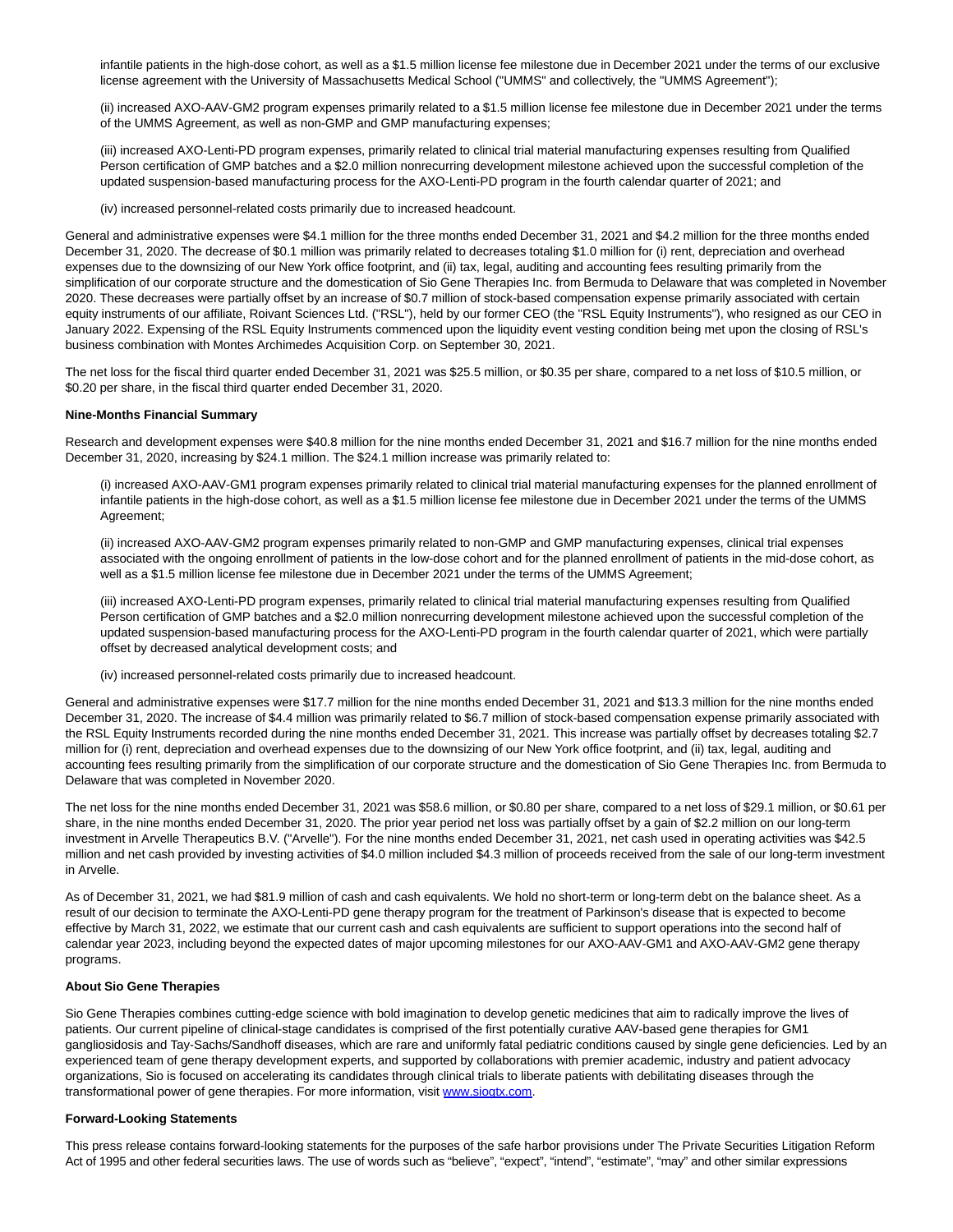are intended to identify forward-looking statements. For example, all statements Sio makes regarding costs associated with its operating activities, funding requirements and/or runway to meet its upcoming clinical milestones, expected cash burn runway, expectations regarding licensing and commercial agreements, and timing and outcome of its upcoming clinical and manufacturing milestones are forward-looking. All forward-looking statements are based on estimates and assumptions by Sio's management that, although Sio believes to be reasonable, are inherently uncertain. All forward-looking statements are subject to risks and uncertainties that may cause actual results to differ materially from those that Sio expected. Such risks and uncertainties include, among others, the impact of the Covid-19 pandemic on Sio's operations; the actual funds and/or runway required for Sio's clinical and product development activities and anticipated upcoming milestones; actual costs related to Sio's clinical and product development activities and Sio's need to access additional capital resources prior to achieving any upcoming milestones; the initiation and conduct of preclinical studies and clinical trials; the availability of data from clinical trials; the occurrence of adverse safety events during our current and future trials; the scaling up of manufacturing; the outcome of interactions with regulatory agencies and expectations for regulatory submissions and approvals; the continued development of our gene therapy product candidates and platforms; Sio's scientific approach and general development progress; and the availability or commercial potential of Sio's product candidates. These statements are also subject to a number of material risks and uncertainties that are described in Sio's most recent Quarterly Report on Form 10-Q filed with the Securities and Exchange Commission on February 11, 2022, as updated by its subsequent filings with the Securities and Exchange Commission. Any forward-looking statement speaks only as of the date on which it was made. Sio undertakes no obligation to publicly update or revise any forward-looking statement, whether as a result of new information, future events or otherwise, except as required by law.

#### **Contacts:**

#### **Media**

Josephine Belluardo, Ph.D. LifeSci Communications (646) 751-4361 [jo@lifescicomms.com](https://www.globenewswire.com/Tracker?data=kvARXyYVt7dunIjnMy84_xl2EsPJXOhbxqm5Nb_WxSFqapymperfjvpwMAQ2eMOuL-YMFZXtGRxDrqh4b_PbD2qjKccUw_c_rPDV5S-enXw=) [info@siogtx.com](https://www.globenewswire.com/Tracker?data=w3K5Luq5vjyeU2pueX1PaxjD9JAdVtAmi1RE0R5m1_tOuhzcWp84y0Zp9mMrt176r4J1-p8BBnzPvvxgHeZ3tw==)

## **Investors and Analysts**

David W. Nassif Sio Gene Therapies Inc. Interim Chief Executive Officer; Chief Financial Officer and General Counsel [david.nassif@siogtx.com](https://www.globenewswire.com/Tracker?data=rM55YoLDAdS6-sjEmO1wlxJnTT2syV0StQNK2ygL1tQ_jnpBgmSrA6UctOPo-6rEq2tMTSJIkNO1xe1OK_uMKi6eYv2ZHQJAQduyPyjyrX0=)

### **SIO GENE THERAPIES INC.**

## **Condensed Consolidated Statements of Operations**

(Unaudited, in thousands, except share and per share amounts)

|                                                                                                                                                                                                                                         |    | Three Months Ended December 31, |    |            |    |            |    | Nine Months Ended December 31, |  |
|-----------------------------------------------------------------------------------------------------------------------------------------------------------------------------------------------------------------------------------------|----|---------------------------------|----|------------|----|------------|----|--------------------------------|--|
|                                                                                                                                                                                                                                         |    | 2021                            |    | 2020       |    | 2021       |    | 2020                           |  |
| Operating expenses:                                                                                                                                                                                                                     |    |                                 |    |            |    |            |    |                                |  |
| Research and development expenses                                                                                                                                                                                                       |    |                                 |    |            |    |            |    |                                |  |
| (includes stock-based compensation expense of \$130 and<br>\$259 for the three months ended December 31, 2021 and<br>2020, respectively, and \$1,051 and \$1,280 for the nine months<br>ended December 31, 2021 and 2020, respectively) | SS | 21,287                          | S  | 6,407      | \$ | 40,793     | \$ | 16,659                         |  |
| General and administrative expenses                                                                                                                                                                                                     |    |                                 |    |            |    |            |    |                                |  |
| (includes stock-based compensation expense of \$1,268 and<br>\$617 for the three months ended December 31, 2021 and<br>2020, respectively, and \$8,966 and \$2,294 for the nine months                                                  |    |                                 |    |            |    |            |    |                                |  |
| ended December 31, 2021 and 2020, respectively)                                                                                                                                                                                         |    | 4,086                           |    | 4,198      |    | 17,693     |    | 13,329                         |  |
| Total operating expenses                                                                                                                                                                                                                |    | 25,373                          |    | 10,605     |    | 58,486     |    | 29,988                         |  |
| Other expenses (income):                                                                                                                                                                                                                |    |                                 |    |            |    |            |    |                                |  |
| Interest expense                                                                                                                                                                                                                        |    | 7                               |    |            |    | 19         |    | 798                            |  |
| Other expense (income)                                                                                                                                                                                                                  |    | 76                              |    | 98         |    | 86         |    | (1,388)                        |  |
| Loss before income tax benefit                                                                                                                                                                                                          |    | (25, 456)                       |    | (10, 704)  |    | (58, 591)  |    | (29, 398)                      |  |
| Income tax benefit                                                                                                                                                                                                                      |    |                                 |    | (188)      |    | (28)       |    | (304)                          |  |
| Net loss                                                                                                                                                                                                                                |    | (25,456)                        | -5 | (10, 516)  | S  | (58, 563)  | S  | (29,094)                       |  |
| Net loss per share of common stock - basic and diluted                                                                                                                                                                                  |    | (0.35)                          |    | (0.20)     |    | (0.80)     |    | (0.61)                         |  |
| Weighted-average shares of common stock outstanding — basic<br>and diluted                                                                                                                                                              |    | 73,335,279                      |    | 52,679,816 |    | 73,046,889 |    | 47,581,795                     |  |